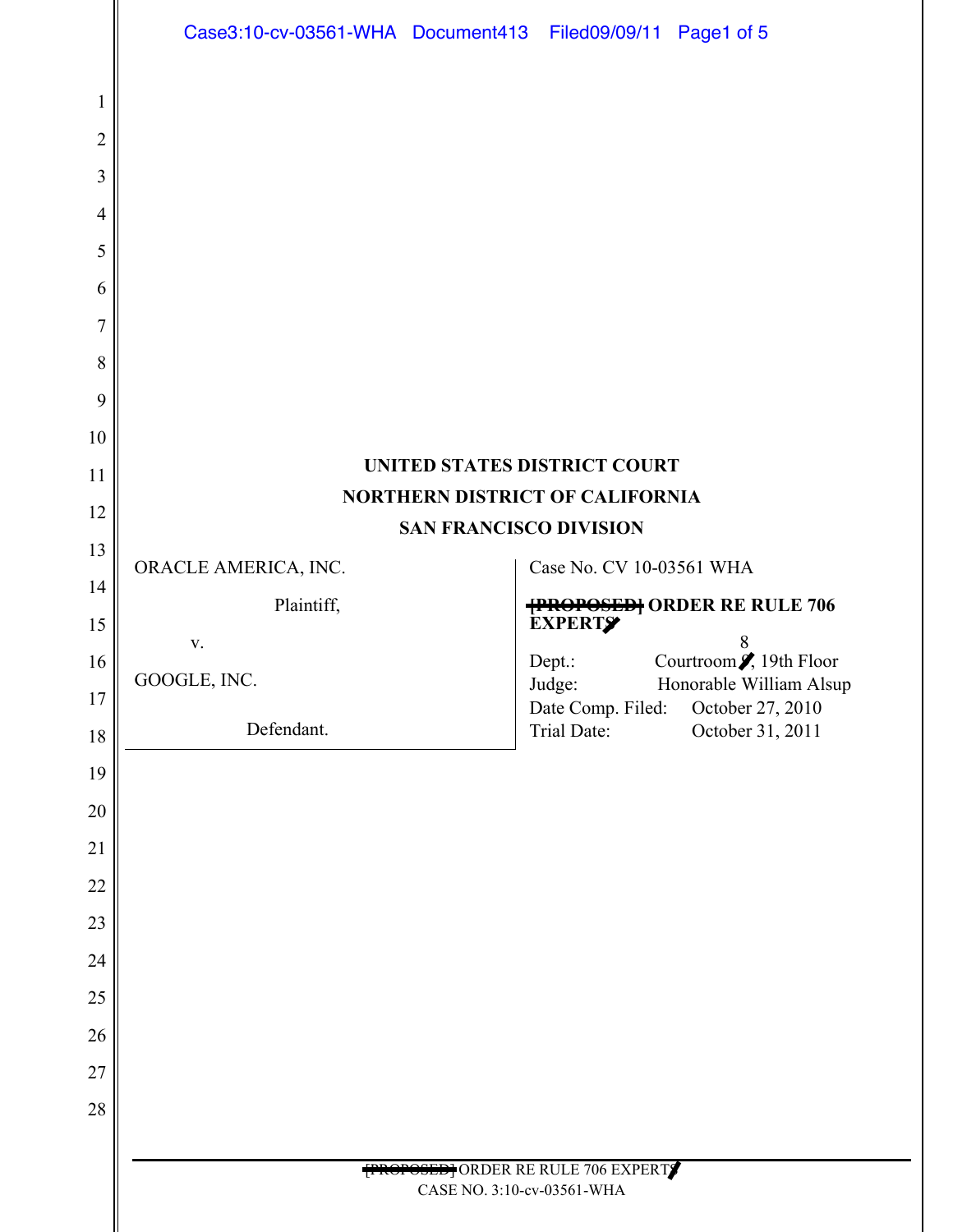## Case3:10-cv-03561-WHA Document413 Filed09/09/11 Page2 of 5

1 2 3 4 5 6 7 8 9 By an order dated August 30, 2001, this Court appointed Dr. James R. Kearl, pursuant to Rule 706 of the Federal Rules of Evidence, to serve as an independent expert on the issue of damages claimed by plaintiff Oracle America in this action. Mr. John L. Cooper of Farella, Braun + Martel LLP was appointed to serve as counsel to Dr. Kearl on a pro bono basis. The purpose of Dr. Kearl's appointment is to provide an independent professional analysis and view to inform the jury, in the event liability is found, on the issue of damages on the claims asserted in this action. Dr. Kearl is to use his professional judgment to determine the magnitude of work required to meet the purpose of this appointment. Dr. Kearl's assignment will include, but not be limited to, and will be subject to the following:

10 11 12 13 14 15 16 17 18 1. Dr. Kearl may review any and all materials necessary for him to be personally and thoroughly informed as to all aspects of the damages claims and analyses of the parties in this action. Dr. Kearl may use assistants in conducting his work, which assistants shall be compensated as provided in paragraph 9 of this Order. To the extent they have not already done so, Mr. Cooper, Dr. Kearl, and any of Dr. Kearl's staff who will have access to confidential material of either party will sign the undertaking required under the Protective Order in this case regarding access to and review of confidential and highly confidential material. Mr. Cooper will assist Dr. Kearl in obtaining from counsel for the parties any material Dr. Kearl seeks to review. The full, non-privileged record in this matter will be available to Dr. Kearl as he requests.

19 20 21 22 23 24 25 26 27 28 2. The parties have already provided to Mr. Cooper the expert damages report submitted by Dr. Iain M. Cockburn in May 2011, the parties' briefing on Google's Daubert motion regarding that report, the transcript of the July 21, 2011 hearing on that motion, and the order of this court dated July 22, 2011 resolving that motion. The parties will immediately produce to Mr. Cooper the following additional materials to be conveyed to Dr. Kearl: a) a list of all depositions taken in this matter, including notices of all Rule 30(b)(6) depositions and the identity of the responding witnesses; b) a description by category of all documents produced by each party; c) copies of all substantive motions filed by the parties; d) copies of all documents filed in conjunction with any Markman hearings; e) copies of all expert reports filed in this matter; f) copies of all answers to interrogatories submitted by the parties; and g) copies of all responses to requests for admissions submitted by the parties.

> [PROPOSED] ORDER RE RULE 706 EXPERTS CASE NO. 3:10-cv-03561-WHA

1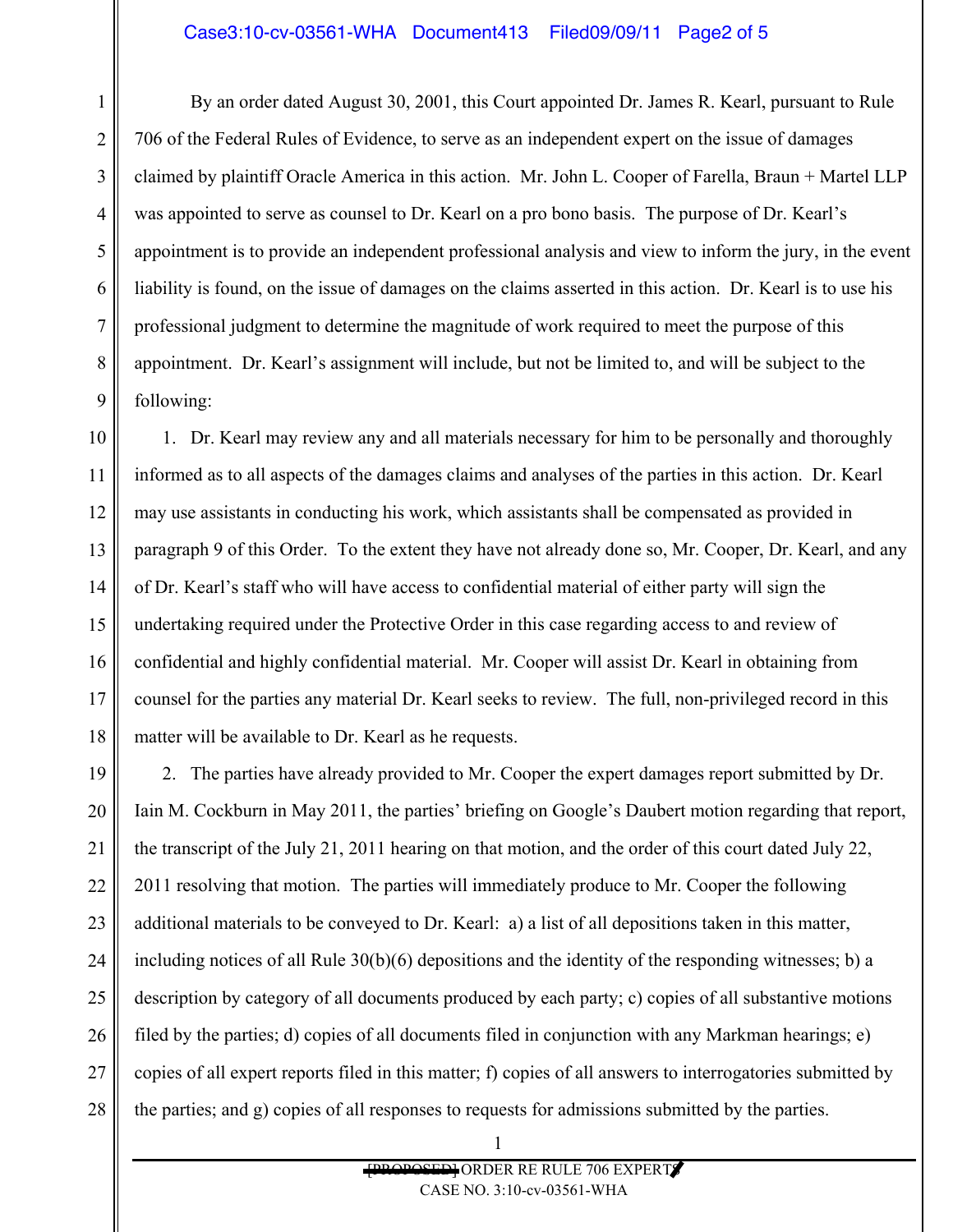## Case3:10-cv-03561-WHA Document413 Filed09/09/11 Page3 of 5

1 2 3 4 5 3. Dr. Kearl may review each party's expert reports and all supporting materials submitted by each party's damages expert or experts. When the parties serve expert reports on the other party, they will serve copies of those reports and all supporting materials on Mr. Cooper to be conveyed to Dr. Kearl. The parties will make available to Dr. Kearl through Mr. Cooper the full record of materials on which their experts relied in preparing their reports and testimony.

6 7 8 9 10 11 4. By November 14, 2011, Dr. Kearl will prepare and submit a separate expert report which will independently a) critique the damages expert reports submitted by each side, b) provide his assessment of any or all issues raised or presented in the damages expert reports of the parties, and c) address each additional issue he believes should be evaluated in order to provide the jury with a complete and independent view of damages in this case. Mr. Cooper will be available to provide whatever assistance Dr. Kearl needs to obtain information and prepare his report.

12 13 14 15 16 17 18 19 20 21 22 23 24 5. The parties will have the right to conduct discovery of Dr. Kearl to the same extent as any other expert witness. The parties will complete Dr. Kearl's deposition by November 23, 2011, subject to a possible reasonable extension depending on the date on which the Court schedules the trial on damages. Mr. Cooper will participate in such deposition to represent the interests of Dr. Kearl. Communication between Mr. Cooper and Dr. Kearl will be privileged to the extent provided by Rule 26 of the Federal Rules of Civil Procedure. Oracle and Google, collectively, will have no fewer than 7 hours to question Dr. Kearl, with the precise amount of time to be determined after the parties have the opportunity to review the scope of Dr. Kearl's expert report. Oracle and Google will divide the allotted time equally. Mr. Cooper will also have the opportunity to question Dr. Kearl at deposition. Following the completion of the deposition, Mr. Cooper will submit the transcript of the deposition to the Court and the Court may direct additional questions to Dr. Kearl. Following the Court's questioning, the parties will have the opportunity to direct follow up questions to Dr. Kearl within the scope of any questions asked by the Court.

25 26 27 6. Dr. Kearl will be permitted to attend the depositions of the parties' damages experts in this matter, and Mr. Cooper, as Dr. Kearl's counsel, will be permitted to question the parties' damages experts at those depositions. The parties will meet and confer and seek the Court's guidance regarding

2

28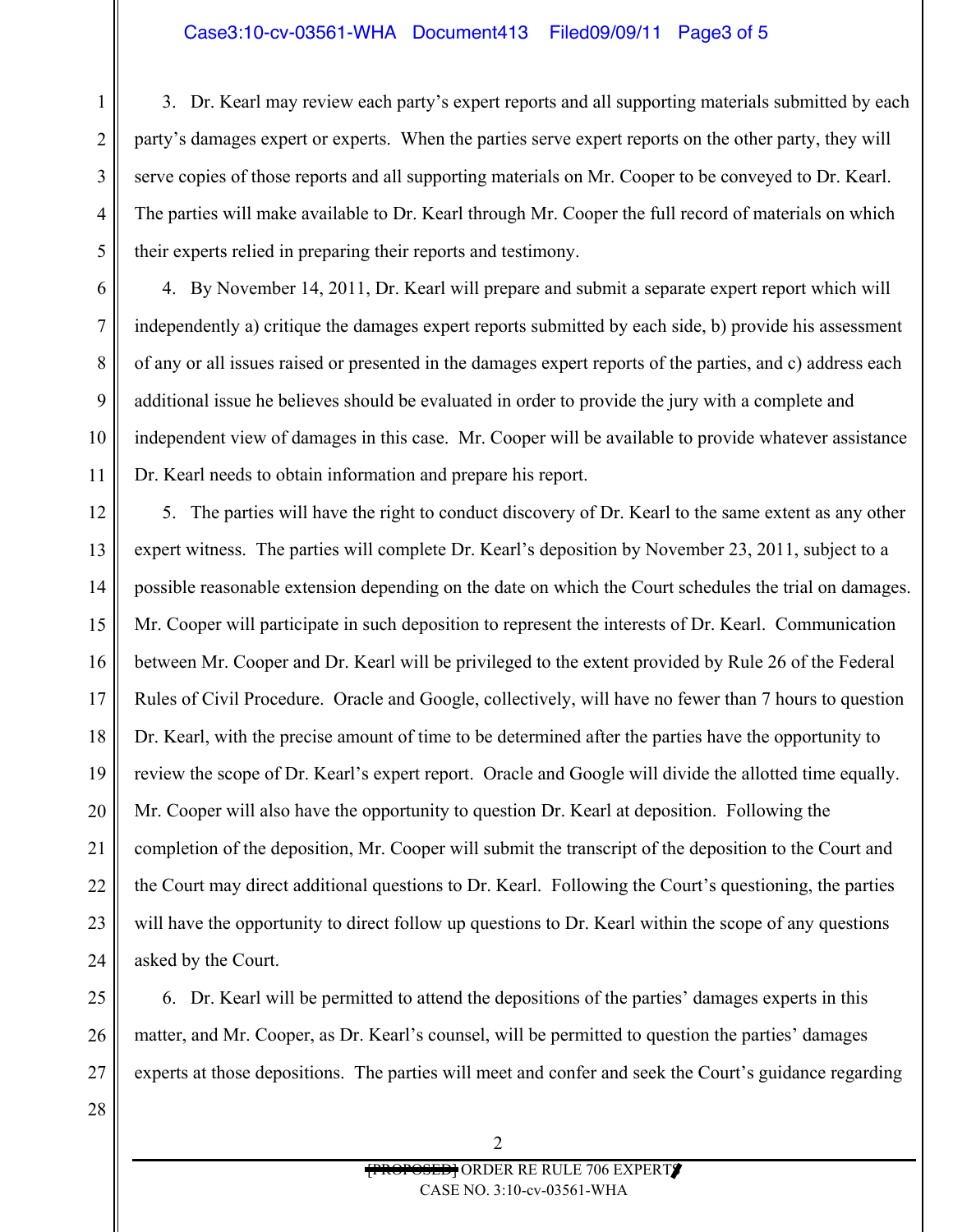1 2 the process, if any, by which Dr. Kearl, through Mr. Cooper, may submit proposed questions to the Court to be posed to the parties' experts at trial.

7. While Dr. Kearl is not to function as a mediator, the Court is interested in full disclosure and understanding by Dr. Kearl of all issues relating to damages in this action. In serving that interest, the parties are directed to agree to a procedure by which Dr. Kearl can communicate with each of the parties' expert witnesses in an informal off-the-record manner to address any ambiguities he may wish to have clarified. Such informal communications will not be subject to discovery or admissible in court, and shall be solely between the experts.

9 10 11 12 13 8. Dr. Kearl will testify at trial subject to the provisions of Rule 26 of the Federal Rules of Civil Procedure. The parties will meet and confer and seek the Court's guidance regarding how Dr. Kearl's role at trial will be described to the jury. Dr. Kearl will be presented in direct examination at trial by Mr. Cooper. Each party will be permitted to cross examine Dr. Kearl as though he were an adverse expert witness. The Court will direct questions to Dr. Kearl as it deems appropriate.

14 15 16 17 18 19 20 9. Dr. Kearl will be compensated on a monthly basis. His professional fees and expenses will be paid to Mr. Cooper, one half by each party within  $\frac{1}{2}$  thirty days of receipt of each of his monthly invoices. Dr. Kearl will submit his invoices and supporting materials, which will include the invoices and supporting material of those persons assisting him, including the number of hours worked, the work performed, and the type of expenses incurred, to Mr. Cooper, who will forward them to counsel for the parties for payment in accordance with this order. The parties may contact Mr. Cooper to seek to negotiate reductions in Dr. Kearl's billing as they deem necessary or appropriate.

21 22 23 24 10. Neither Dr. Kearl nor any of his assistants will communicate directly with the parties or with the Court. All communication Dr. Kearl has with the parties and the Court will be conducted through Mr. Cooper. The communications discussed in paragraph 7 of this order will not be between the parties but will be professional communication between the experts off the record.

25 26

27

3

4

5

6

7

8

28

[PROPOSED] ORDER RE RULE 706 EXPERTS CASE NO. 3:10-cv-03561-WHA